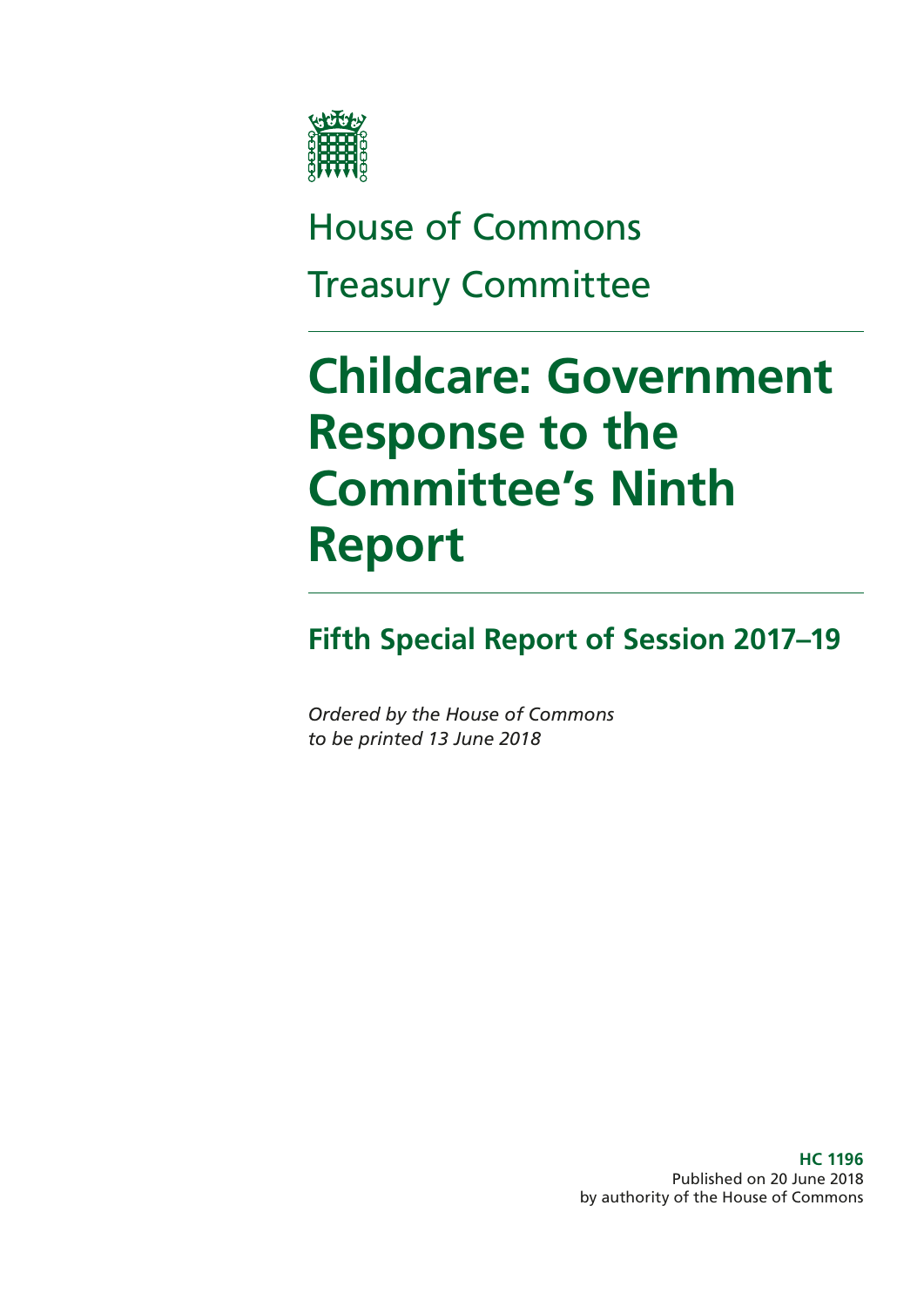#### **The Treasury Committee**

The Treasury Committee is appointed by the House of Commons to examine the expenditure, administration, and policy of HM Treasury, HM Revenue and Customs and associated public bodies

#### **Current membership**

[Nicky Morgan MP](https://www.parliament.uk/biographies/commons/nicky-morgan/4027) (*Conservative, Loughborough*) (Chair) [Rushanara Ali MP](https://www.parliament.uk/biographies/commons/rushanara-ali/4138) (*Labour, Bethnal Green and Bow*) [Mr Simon Clarke MP](https://www.parliament.uk/biographies/commons/mr-simon-clarke/4655) (*Conservative, Middlesbrough South and East Cleveland*) [Charlie Elphicke MP](https://www.parliament.uk/biographies/commons/charlie-elphicke/3971) (*Independent, Dover*) [Stephen Hammond MP](https://www.parliament.uk/biographies/commons/stephen-hammond/1585) (*Conservative, Wimbledon*) [Stewart Hosie MP](https://www.parliament.uk/biographies/commons/stewart-hosie/1514) (*Scottish National Party, Dundee East*) [Mr Alister Jack MP](https://www.parliament.uk/biographies/commons/mr-alister-jack/4619) (*Conservative, Dumfries and Galloway*) [Alison McGovern MP](https://www.parliament.uk/biographies/commons/alison-mcgovern/4083) (*Labour, Wirral South*) [Catherine McKinnell MP](https://www.parliament.uk/biographies/commons/catherine-mckinnell/4125) (*Labour, Newcastle upon Tyne North*) [John Mann MP](https://www.parliament.uk/biographies/commons/john-mann/1387) (*Labour, Bassetlaw*) [Wes Streeting MP](https://www.parliament.uk/biographies/commons/wes-streeting/4504) (*Labour, Ilford North*)

#### **Powers**

The committee is one of the departmental select committees, the powers of which are set out in House of Commons Standing Orders, principally in SO No.152. These are available on the internet via [www.parliament.uk.](http://www.parliament.uk/)

#### **Publication**

Committee reports are published on the Committee's website at [www.parliament.uk/treascom](http://www.parliament.uk/treascom) and in print by Order of the House.

Evidence relating to this report is published on the [inquiry publications page](https://www.parliament.uk/business/committees/committees-a-z/commons-select/treasury-committee/inquiries1/parliament-2017/childcare-17-19/publications/) of the Committee's website.

#### **Committee staff**

The current staff of the Committee are Sarah Rees (Clerk), Peter Stam (Second Clerk), Gavin Thompson, Marcus Wilton and Dan Lee (Senior Economists), Adam Wales (Chief Policy Adviser), Nick Berry (Committee Support Assistant), Matt Panteli (Senior Media and Policy Officer), Anne Stark (on secondment from HM Revenue & Customs), Tom Ludlow (on secondment from the Bank of England), Carolyn Draper (on secondment from the Financial Conduct Authority), Alexander Knight (on secondment from the National Audit Office) and Mei Jie Wang (on secondment from the Prudential Regulation Authority)

#### **Contacts**

All correspondence should be addressed to the Clerk of the Treasury Committee, House of Commons, London SW1A 0AA. The telephone number for general enquiries is 020 7219 5769; the Committee's email address is [treascom@parliament.uk](mailto:treascom%40parliament.uk?subject=).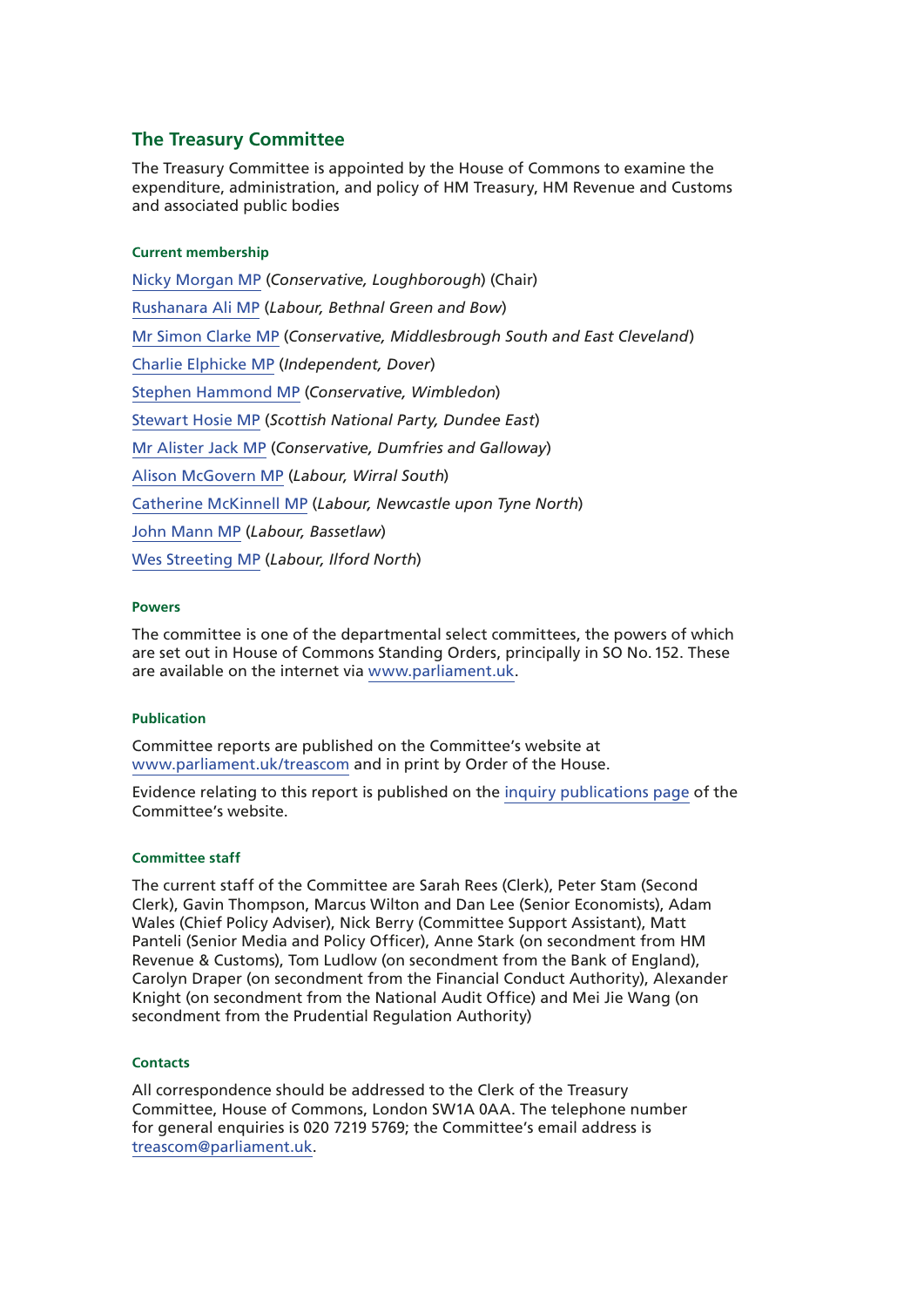# Fifth Special Report

On 25 March the Treasury Committee published its Ninth Report of Session 2017–19, *[Childcare](https://publications.parliament.uk/pa/cm201719/cmselect/cmtreasy/757/75702.htm)* (HC 757). The Government's response was received on 18 May 2018.

# Government Response

#### **Introduction**

The House of Commons Treasury Select Committee published its report, 'Childcare', on 25 March 2018. This document sets out the government's response to the conclusions and recommendations in that report.

The government believes that helping parents with the cost of childcare is one of the best ways to help people into work, support families with the cost of living, and ensure every child has the opportunity of a high quality early education.

The government's objectives for childcare policy are two-fold. Firstly, ensuring the market delivers good quality childcare, supported by appropriate regulation, that is affordable and available to parents; allowing every child to access valuable early education which is vital to their future, particularly those from low income families. Secondly, supporting parents with the costs of childcare, particularly where it is a barrier to them entering or progressing in work, reflecting the value of work to the economy and to family life.

This government has done more than any other to help parents with the cost of childcare, spending more than ever before: around £6 billion per year by 2020. The government is currently focused on rolling out three significant new childcare measures which will extend childcare support to a wider range of parents.

Generous support under Universal Credit (UC) is rolling out now and covers 85% of childcare costs from the first hour of work. Tax-Free Childcare (TFC) is now available to all eligible families—providing fairer and better targeted support which is available to all eligible parents. And since September 2017, working parents of three- and four-year-olds have been able to access 30 hours free childcare (30 hours), supporting parents to increase their working hours.

The government welcomes the Treasury Select Committee's interest in this area and recognises many of the recommendations as supporting the government's overall objectives on childcare. The individual recommendations are addressed below.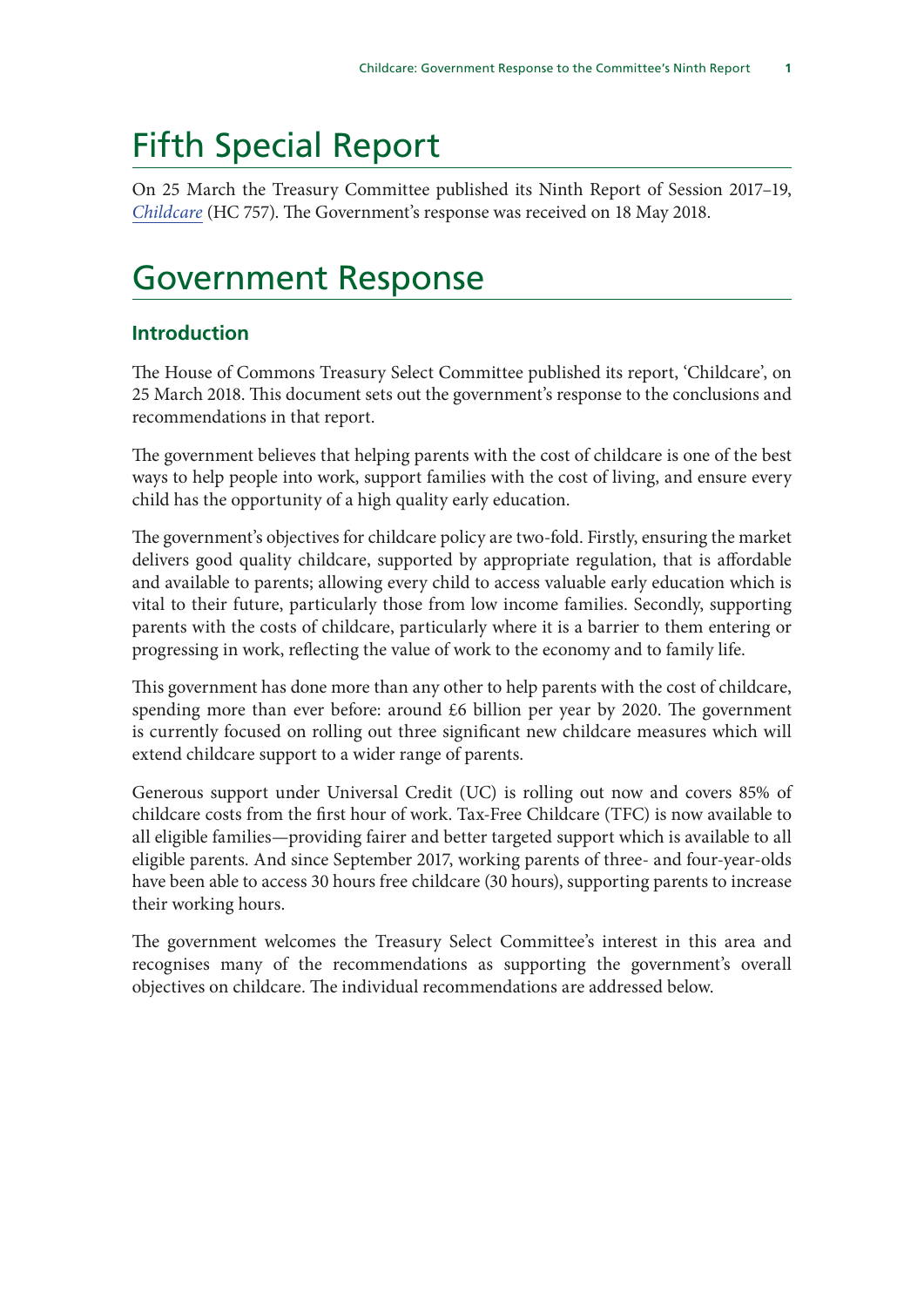## **The economic impact of childcare**

**1. Government's current support for childcare may improve productivity by allowing parents to re-enter the labour market at a level more consistent with their skills. However, the impact on the UK's overall productivity performance is uncertain and more research would be welcomed. (Paragraph 28)**

**2. The Treasury should evaluate Tax-Free Childcare and 30-hours free childcare in order to gain a better understanding of how they affect parental employment and productivity. Until such an analysis is carried out, it is impossible to determine whether the cost to the taxpayer of childcare support is outweighed by the economic benefits. (Paragraph 31)**

**3. The Committee notes that many parents choose to care for their young children at home, rather than returning to the labour market, and that the economic value of this activity is not measured in the national accounts. This is a legitimate choice that the Government should take care to respect in setting its objectives for childcare policy. In particular, the overriding policy objective should be to support parents who decide to return to the labour market, rather than to increase labour force participation among those who choose to stay at home to care for their children. (Paragraph 33)**

Parents need to have access to affordable and good quality childcare to be able to work. By 2019–20, the government will be spending around £6 billion on childcare support through a range of interventions which will help support working parents. The currently available evidence shows that childcare support is likely to have a positive effect on both parents and children:

- half of the non-working mothers surveyed by the Department for Education (DfE) would prefer to work if they could arrange good quality, reliable and affordable childcare;<sup>1</sup>
- full-time care is important for mothers' employment;<sup>2</sup>
- full-time working mothers with employment continuity are as well paid as women with no children;<sup>3</sup>
- attending pre-school education in a formal setting may increase the future earnings of the children attending.<sup>4</sup>

The government's childcare interventions are designed considering a range of objectives, including: making it easier for parents to choose to work; helping them progress in employment; helping families with the costs of childcare; and supporting child development, for example, by preparing pre-school children for the school environment.

However, the economic impact of childcare spending is very uncertain, depending on a range of short and long-term effects, including: the impact of the system on parents' current participation and earnings; parents' and children's future participation and

<sup>1</sup> Department for Education, Childcare and early years survey of parents 2014 to 2015 (2016)

<sup>2</sup> IFS, Does free childcare help parents work? (2016)

<sup>3</sup> IFS, The gender wage gap (2016)

<sup>4</sup> IFS, The economic effects of pre-school education and quality (2014)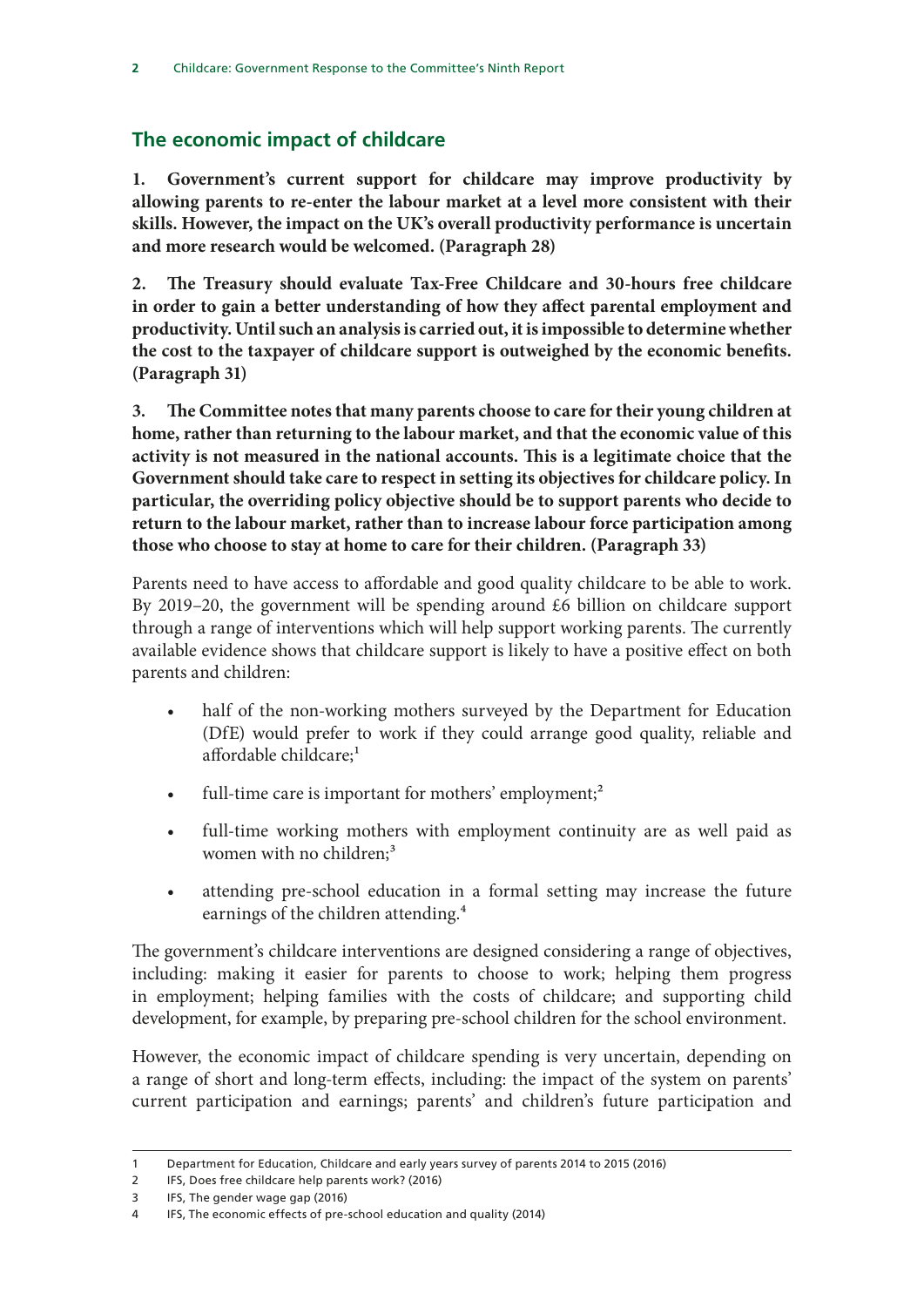earnings; child development and gender equality; and how these translate into economic outputs. It is therefore not possible to provide the Committee with an estimate of the economic impact of government spending on childcare support without further evidence.

30 hours and TFC, both introduced in 2017, are designed to support parents to enter and progress in employment. It is too early to evaluate the impact of these policies but the government agrees that more research is required and will carry out evaluations of the new offers. The government expects these schemes to have a small but positive impact on maternal employment.5

The independent evaluation of 30 hours' early implementation and early rollout areas found that 23% of mothers and 9% of fathers had increased their working hours after receiving support through 30 hours.<sup>6</sup> TFC will be evaluated two years after full implementation and the first year of national roll-out of 30 hours will be evaluated through a study in a number of local authorities in England, to assess the implementation and impact of the policy.

## **The design of government's childcare schemes**

**4. The childcare element of Universal Credit plays a crucial role in supporting the lowest-paid parents into work. But requiring parents to pay for their childcare costs up front, before seeking reimbursement later, is a fundamental design flaw that undermines this objective, and should be rectified as a matter of urgency. (Paragraph 42)**

**5. In particular, the Government should consider how the Department for Work and Pensions could pay the childcare element of Universal Credit directly to childcare providers. Alternatively, it could continue the policy of payment in advance that exists within Working Tax Credits. (Paragraph 43)**

UC is designed to support people into work and to manage their own finances, and it is working; UC claimants are four percentage points more likely to find work within six months than a matched sample of Jobseeker's Allowance claimants. UC provides more generous childcare support than was available under Tax Credits, meeting up to 85% of eligible childcare costs within a monthly cap as opposed to 70% under tax credits. DWP's internal analysis suggests that very few families reach this cap. Whereas previously only claimants working above an hours threshold were eligible for childcare support, UC provides support for all households with a firm job offer from up to a month before they start work, allowing them to focus on preparing for work while their child settles into a new routine. For families with two children this could be worth up to £13,000 per year. An additional 50,000 families are forecast to benefit from this enhanced support.

Childcare costs are assessed and paid as part of the UC overall entitlement and as such they are paid in arrears with the monthly payment. UC was designed to simplify the benefits system, bringing six benefits into a single payment, to make work pay and to replicate the world of work. Paying childcare and housing costs directly to the claimant is core to these principles.

We know that some childcare providers require payment in advance and that for UC claimants starting work or increasing their hours, some may have difficulty in paying

<sup>5</sup> Impact assessment of Tax-Free Childcare (2017); Impact assessment of the Childcare Bill provisions (2015)

<sup>6</sup> Frontier Economics, Evaluation of early rollout of 30 hours free childcare (2017)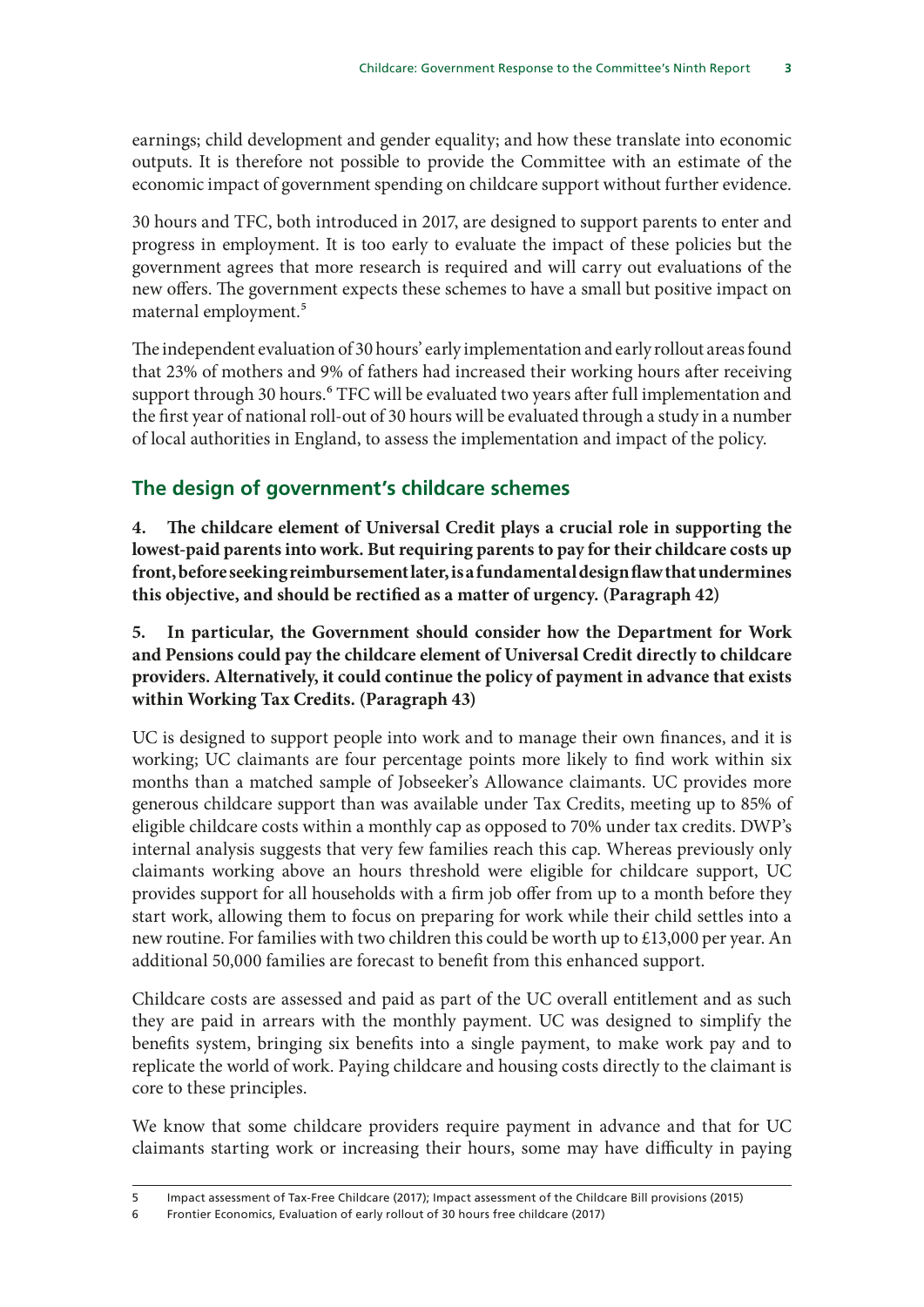these costs up front. Claimants who have accepted an offer of paid work due to start before the end of the next Assessment Period are eligible to be paid UC childcare costs. These costs can be paid during the assessment period in which they start work, and the assessment period prior to starting work. In addition, work coaches can explore whether they are eligible for a budgeting advance, this payment is interest free and repayable over 12 months.

For claimants ineligible to receive a budgeting advance, the Flexible Support Fund (FSF) may offer some assistance. This payment is non-repayable and gives decision makers discretion to decide how to help claimants in financial need to move into work, which can include help with upfront childcare costs so that they can accept offers of employment.

All claimants will have a conversation about managing their money, usually as part of their initial Work Search Interview with their work coach. During this discussion, we will assess the claimant's financial capabilities e.g. how they will manage their monthly payments and bills, determining whether there is a need for Personal Budgeting Support. Where PBS is appropriate, the work coach will contact the relevant Local Authority and makes an appointment for money advice. The PBS approach establishes a clear connection between financial responsibility and work readiness and all claimants are given a Money Advice Service leaflet and encouraged to access the support offered, either online or by phone.

### **6. The Government should consider removing age restrictions on childcare support for parents entering training or education. In addition, the Government should expand the courses that qualify for childcare support to include courses that individuals or companies finance themselves, rather than just those which are publicly funded, including those seeking English language training. (Paragraph 50)**

There is a wide range of support available to parents engaged in formal education. Parents who are studying are able to take-up the 15 hours for disadvantaged two-year-olds and universal 15 hours for three- and four-year-olds in the same way as working parents, provided they meet the eligibility criteria for those entitlements. Parents on apprenticeships can do the same, and those who work at least 16 hours a week are eligible for tax free childcare and 30 hours as well.

The government is establishing a National Retraining Scheme to support adults across the country, and equip the workforce with the skills they will need for the new economy. The government already supports young parents who need childcare support while studying, via Care to Learn, and provides funding so that learning providers can offer Learner Support to help with childcare for those students who need it.

The Childcare Grant is available to full-time student parents in higher education, using registered or approved childcare, so that childcare costs incurred while studying do not act as an additional barrier in lower income families accessing higher education. Students with children may also be able to receive the Parents' Learning Allowance to meet course related costs, and students with adult dependants may be able to receive an Adult Dependants Grant.

### **7. Entitlement to 30-hours free childcare should begin as soon as a child turns three. (Paragraph 52)**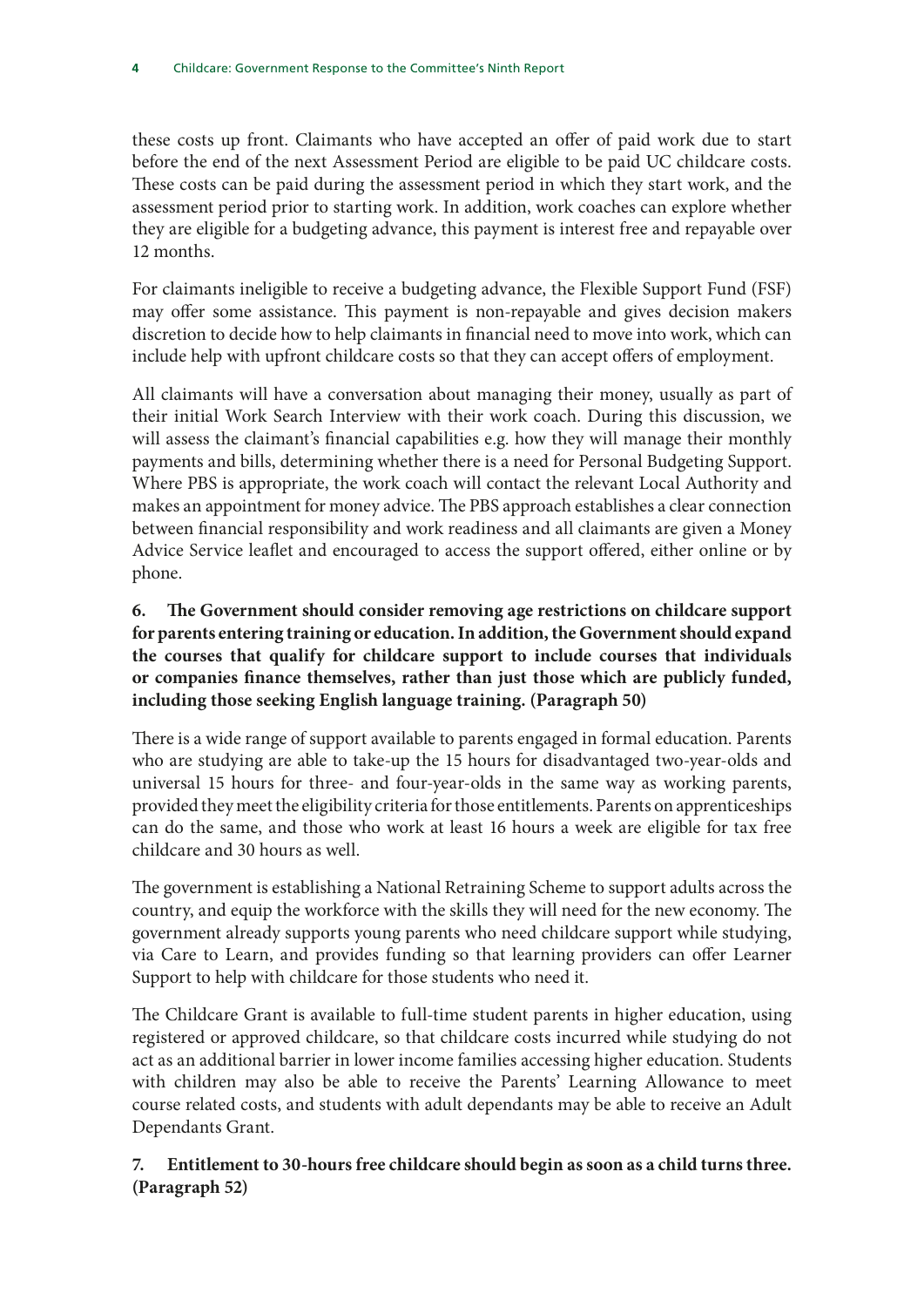Children become eligible for a free early education place from 1 September, 1 January or 1 April following their third birthday (or second birthday if the child meets the eligibility criteria for the free entitlement for two-year-olds). They remain entitled to a free place until they either start in a maintained school reception class (for many children this will be the September following their fourth birthday) or they reach compulsory school age (the beginning of the term following their fifth birthday). This ensures that all children are eligible to receive free early education and/or reception class provision for two (or three) years before they reach compulsory school age.

30 hours is a new national programme which has required a large-scale transformation of the childcare market. The government implemented the three termly deadlines because having three fixed points at which children will start taking up 30 hours places supports childcare providers with place planning and helps them to assess—and wherever possible align—their supply with demand. This also supports local authorities to meet their duty to ensure there are sufficient 30 hours places for eligible parents in their area in the term following a child turning 3. The termly approach mirrors that already in place for the 15 free hours entitlement for disadvantaged two-year-olds, and the universal entitlement for all three and four-year-olds.

Removing the deadlines at this stage would likely unsettle a market that is already adapting to large-scale transformation, with full rollout of 30 hours only starting last September. It would not be fair to local authorities or childcare providers to introduce such a significant change to 30 hours at this stage, ahead of the independent evaluation of the first year of 30 hours. It also has the potential to confuse parents, providers, and local authorities at a time when DfE and Her Majesty's Revenue and Customs (HMRC) are trying to improve understanding and the customer journey.

#### **8. The Government should now take all necessary measures to improve awareness and take-up of Tax-Free Childcare. (Paragraph 59)**

In March 2017 HMRC launched the Childcare Choices website, which brings together information on all the available forms of government childcare support for the first time. The site helps to build awareness and understanding of the full range of offers, including TFC. Since launch, the site has had more than 1.9 million unique users.

Rollout of TFC was completed in February of this year. Now that the scheme is available to all eligible parents, HMRC has further increased communications, including engagement with stakeholders and the regional, national and trade press, and social media campaigns. HMRC are also planning for a week of intensive activity ahead of the summer holidays to encourage parents to use TFC for childcare in the school holidays and a paid-for marketing campaign in the autumn to support take-up of the offer.

#### **9. The Government should only launch websites when they are satisfied they are able to cope with the workload expected of them. If beta testing phases are necessary, Government should plan these so that problems can be resolved prior to full launch. (Paragraph 71)**

The government has apologised for the problems some parents experienced last summer with the Tax-Free Childcare website and accepts that issues should be resolved prior to full launch. HMRC, and their delivery partners National Savings & Investments, have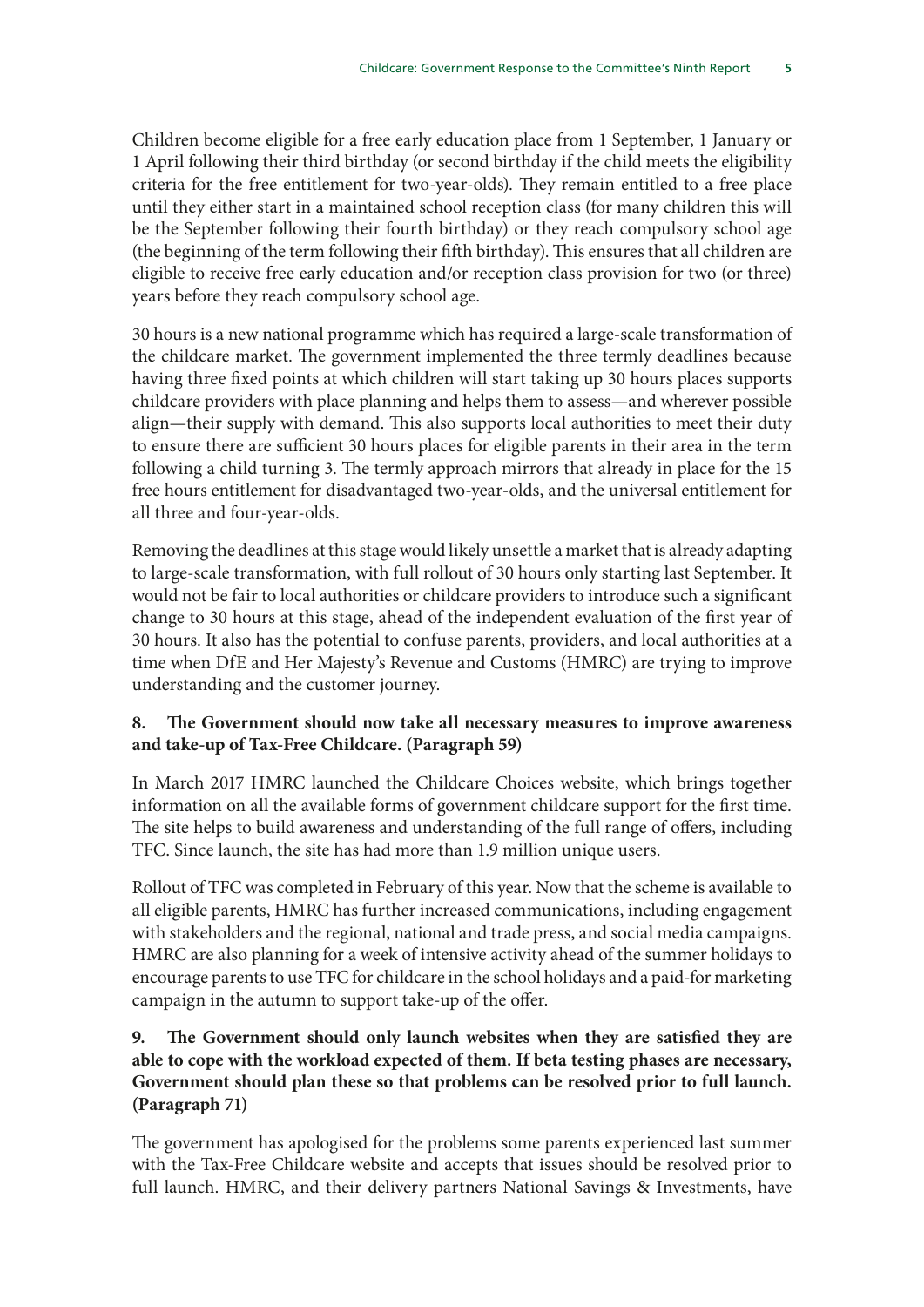made significant improvements to the service. This has resulted in 99% of childcare service applications processed within five working days between 1 January and 31 March, up from 93% in Summer 2017.

**10. At present, there are multiple sources of official guidance for different childcare policies. The Low Income Tax Reform Group has highlighted factual errors and inaccuracies in this guidance which the Government should correct. Online guidance should be supported by a specialist childcare support helpline that covers all of the major childcare schemes, with advisers who can help individuals with more complex circumstances, explaining to them what their optimum choice of schemes may be. (Paragraph 72)**

**11. Applications for all childcare schemes should be made through one single portal, to avoid confusion and to ensure parents are properly informed of the available options. (Paragraph 73)**

#### **12. The Government should ensure that its online childcare calculator can take account of Universal Credit entitlements. (Paragraph 74)**

HMRC is continuing to work closely with the Low Income Tax Reform Group and others to improve the GOV.UK guidance and to develop more detailed guidance for parents to help them choose, and apply for, the government childcare scheme or schemes which best suit their needs. Information on all forms of government childcare support are available via the Childcare Choices website.

The childcare service helpline provides parents with dedicated advice on TFC and 30 hours free childcare. Both TFC and 30 hours can be applied for through the same portal, avoiding the need for parents to provide the same information twice. Other forms of government childcare support are targeted at different parent populations or are integrated benefits, which include non-childcare elements. Their inclusion in a single online portal would increase the length and the complexity of the parent application process.

The Childcare Choices website also links to the childcare calculator which helps parents understand what childcare support they may be entitled to. It takes account of UC by directing parents to third party benefits calculators so they can see their UC entitlement and identify if they are living in an area where UC has been rolled out. As UC is rolled out to more families, HMRC plans to enable users to input their UC entitlement into the calculator so they can make a direct comparison with other forms of childcare support.

#### **13. The Government must set out how it intends to simplify its range of support for childcare costs, and address the complex interactions between different schemes. (Paragraph 78)**

The government recognises that the existing range of support for childcare costs is complex. That is why it is simplifying the system of support available to parents by replacing the childcare voucher scheme and directly contracted childcare with TFC, which is available to many more families, in a wider range of circumstances. The eligibility criteria for TFC has been aligned with that of 30 hours and applications for the two schemes are made via the same portal on the childcare choices website.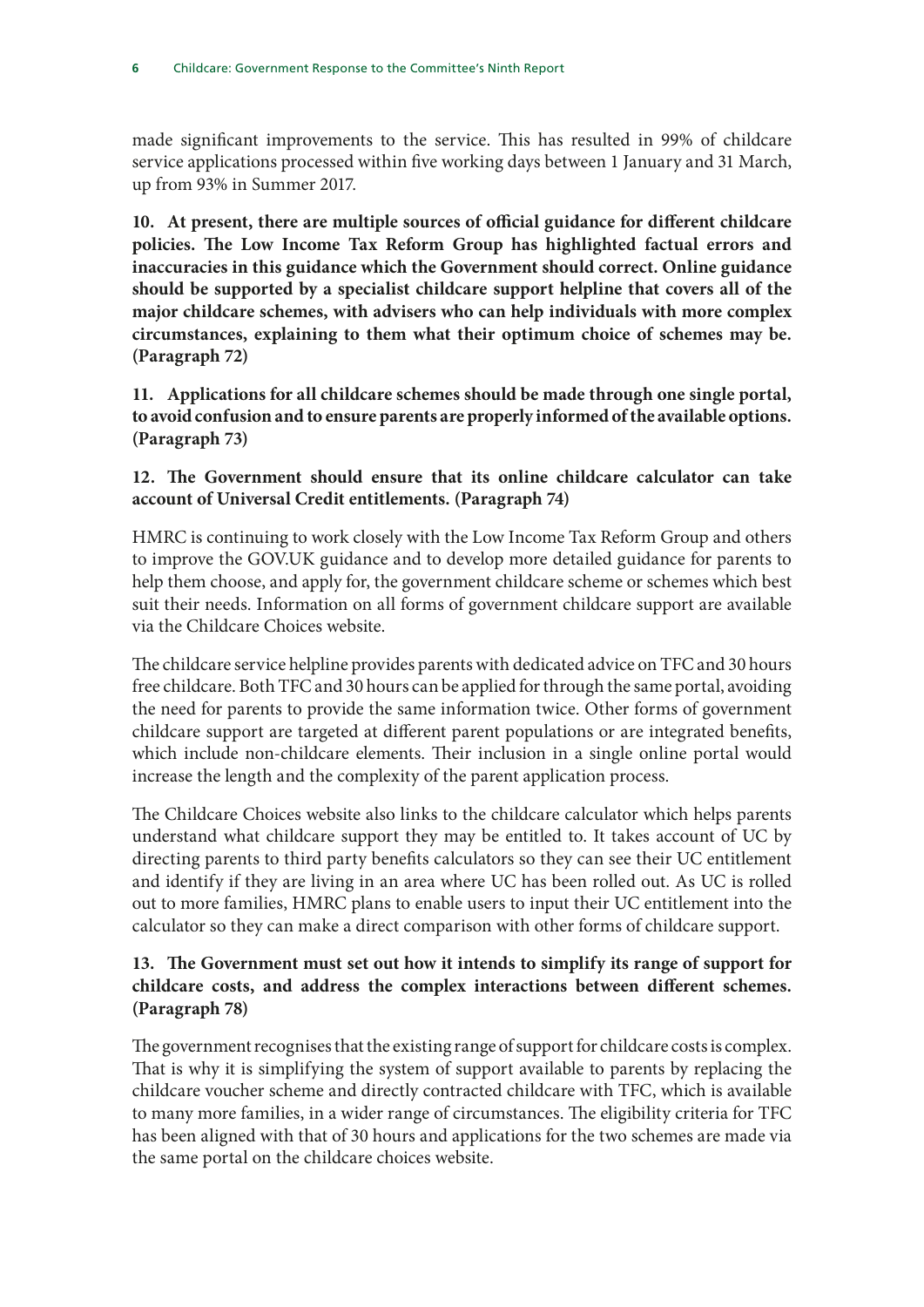The UC childcare offer will provide support to many households who are below the TFC earnings threshold. If a family is eligible for both UC and TFC, they can use the childcare calculator to determine which offer of support would be most beneficial to them.

#### **14. The Government has committed to carrying out a post-legislative review of Tax-Free Childcare. The Government must include parent feedback on the user experience of accessing the scheme and the ability to use the Government's guidance to make the correct childcare choice. Once this detail emerges, the Government must make the necessary changes to address the scheme's shortcomings. (Paragraph 79)**

Now that TFC is fully rolled out the government will carry out an implementation review to assess how the system is working. This will include further feedback from parents on the schemes which will be used to improve the system.

HMRC is continuously monitoring and evaluating the customer experience for those using TFC and making improvements to the customer journey as a result. Improvements to date have resulted in customer satisfaction with the childcare service gradually rising. Satisfaction with the digital service has exceeded 80% throughout March, which compares favourably with other HMRC digital services.

HMRC have taken a similar approach with the Childcare Calculator. Following customer insight, the calculator has been redesigned to allow parents to receive their results more quickly and to make the results easier to understand. Early indications show that the revised calculator is helping parents to understand what government childcare support they are entitled to and which offer is best for them.

## **Funding of 30-hours free childcare**

#### **15. The Government must ensure that the hourly rate paid to providers reflects their current costs. It should also ensure that the hourly rate is updated annually in line with cost increases. (Paragraph 111)**

By 2019–20, the government will be spending £1 billion a year to deliver 30 hours and fund the increase in rates introduced in April 2017. The government is confident the Early Years National Funding Formula is allocating that funding fairly and transparently.

The government's increased level of investment was based on DfE's 'Review of Childcare Costs' which was described as "thorough and wide ranging" by the National Audit Office. This review factored in modelling of current and future cost pressures. The government's average hourly funding rate to authorities for three- and four-year-olds also compares very favourably with published independent research into the hourly cost of childcare. All local authorities have seen increases in their funding rates for two-year-olds.

DfE will continue to monitor delivery costs. In addition, the government is committed to continuing to support childcare providers to manage their costs and improve productivity. DfE has introduced a business sustainability package and is working with partners to make available further materials to support providers to help them deliver high quality childcare and early education.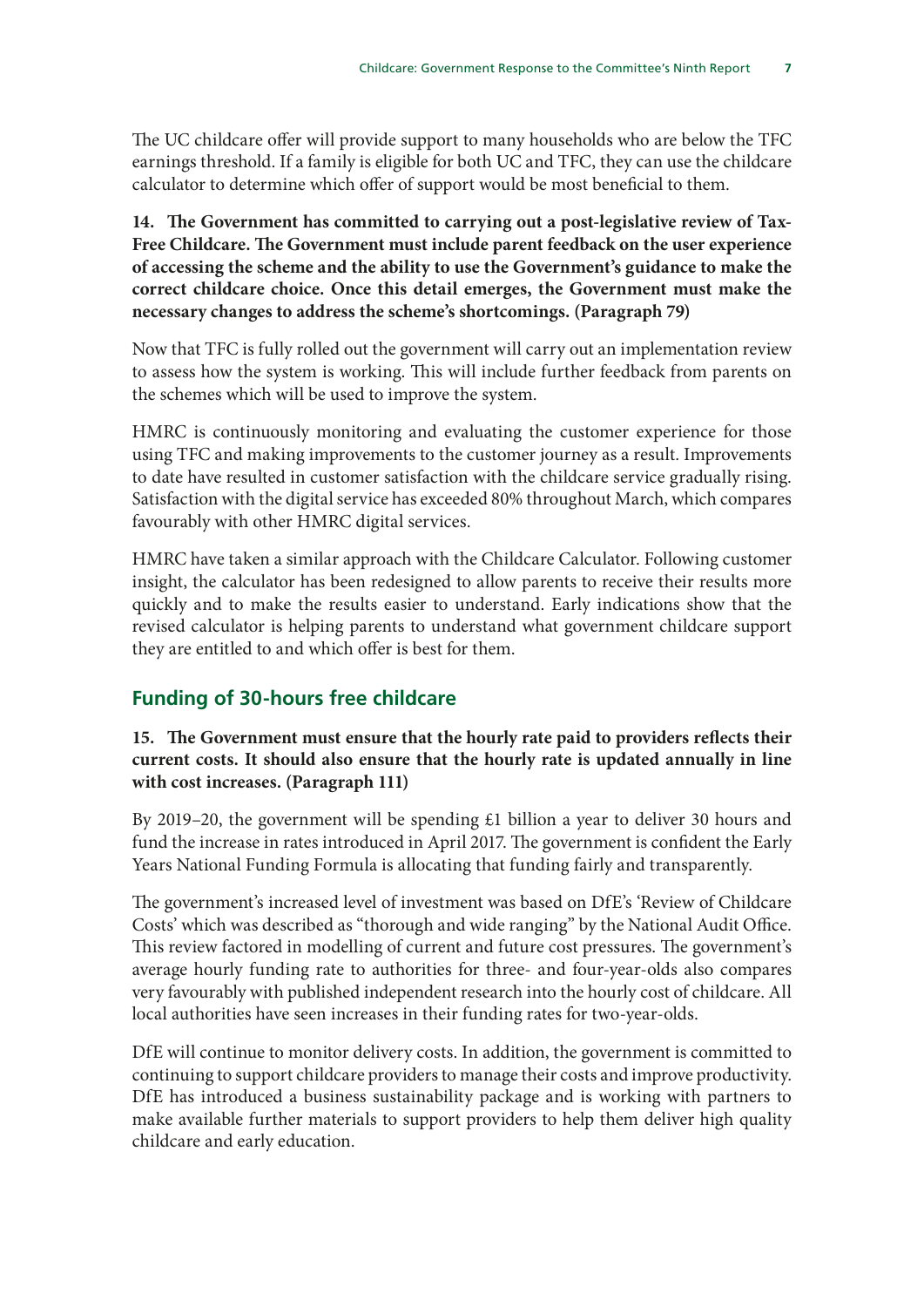### **16. The Government should explain how it is ensuring that no lower-income parents lose out as a result of its decision to fund 15-hour free childcare to all parents regardless of income, and 30-hours free childcare for parents with incomes up to £100,000. (Paragraph 113)**

The national rollout of 30 hours for three and four year-olds has been successful, and DfE's recent evaluation of Early Implementation and Early Rollout found no negative impact on the existing free entitlements. This is the first year of delivering a new national programme and the government is pleased that every region has over 80% of children with a 30 hours code in a 30 hours place.

Following on from DfE's evaluations of Early Implementation and Early Rollout of 30 hours, the Department has commissioned an evaluation study in a number of local authorities across England to assess the implementation and impact of the policy in the first year of national rollout. The report will be published in September 2018. DfE also continue to monitor delivery costs and have commissioned new research to provide robust and detailed cost data of under five-year-olds from a representative sample of early years providers.

The government is committed to supporting disadvantaged children and closing the development gap. All local authorities received 7% increases in their funding rates in April 2017 to deliver the 15 hours free entitlement for disadvantaged two-year-olds. The government designed the additional 15 hours for working parents of three- and four-yearolds to reduce the cost of childcare and support parents into work or to work more hours, should they wish to do so. Early implementation and early rollout evaluation reports have shown that 30 hours made a significant difference to families' lives in early delivery with almost a quarter of mothers and almost a tenth of fathers reporting that they had increased their work hours as a result of the extended hours. This effect was notably stronger for families with relatively low incomes—lone parent families need only earn just over £6,500 and couple families just over £13,000 to be entitled to the additional hours. In addition, the childcare element of UC provides direct support with Childcare costs, with support for up to 85% of eligible costs as of April 2016.

DfE will continue to monitor the impact of 30 hours on the existing entitlements and continue to provide support to local authorities with delivery.

## **Tax-Free Childcare replacing childcare vouchers**

**17. The Government could eradicate the employer national insurance relief costs of the voucher scheme if it changed the terms of the scheme to only allow employee national insurance relief. (Paragraph 128)**

**18. When the Committee asked the Chief Secretary to the Treasury to provide an economic analysis of who will gain and who will lose out from the transition from vouchers to Tax-Free Childcare, she was not able to do so. The Government has also failed to provide when asked a comparison between the programme and administrative costs of the two schemes. The Committee expects the Government to provide this information in its response to this Report. (Paragraph 129)**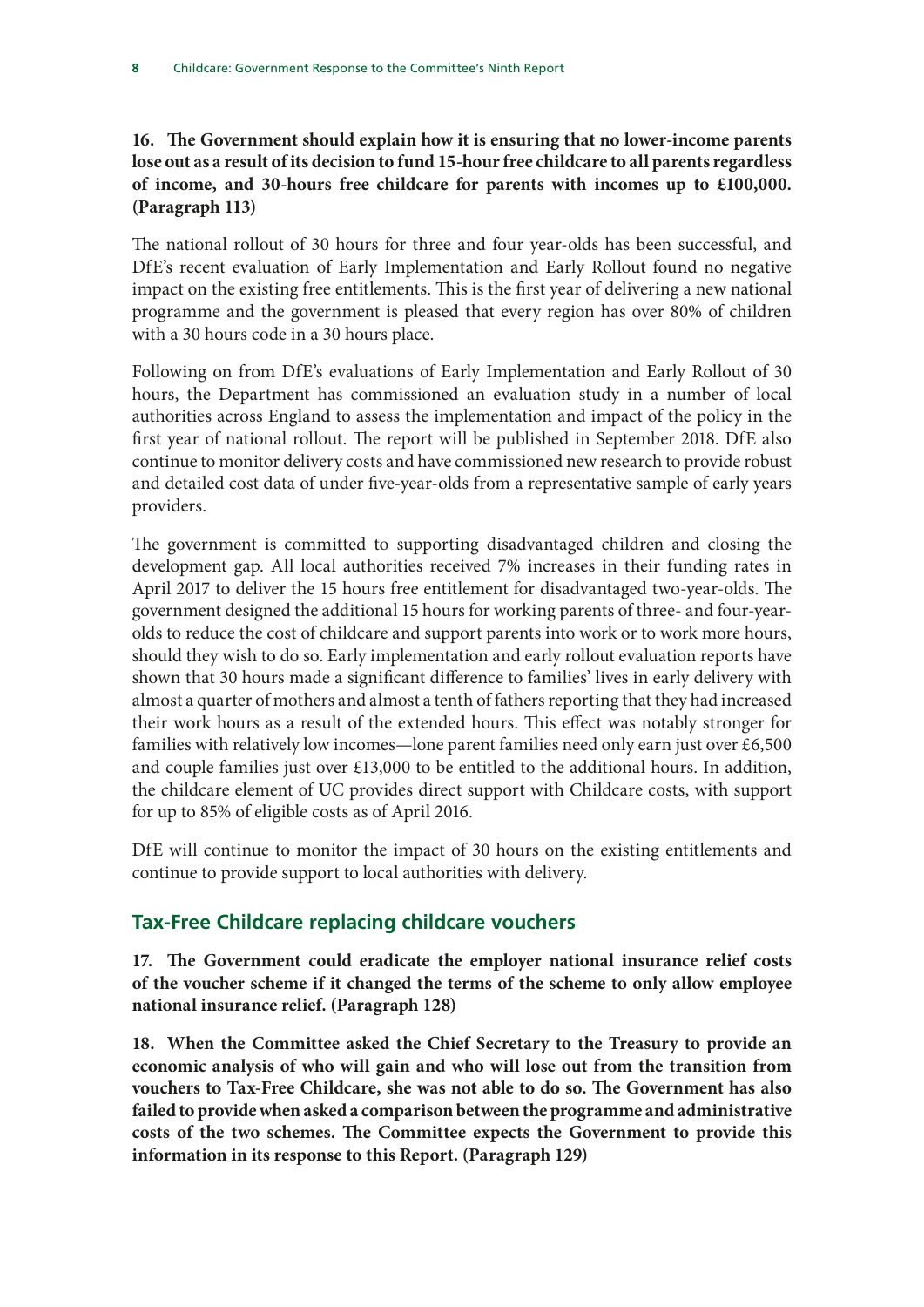**19. The Government has committed to carrying out post-legislative scrutiny of Tax-Free Childcare. This commitment must be adhered to and should occur before the scheme closes to new applicants in October. The Government should therefore consider keeping the childcare voucher scheme open, at least until this information is available. (Paragraph 130)**

**20. The Government has committed to providing more help to working parents with their childcare arrangements. Some families will be worse-off under Tax-Free Childcare than they would have been with childcare vouchers. For such families, it will difficult to reconcile the Government's policy with their own personal experiences. Moreover, it has not been confirmed whether any impact assessments have been conducted to confirm the extent to which low-income households will be affected by the closure of the childcare vouchers scheme. (Paragraph 132)**

The government is pleased that the Committee recognises the disadvantages of the childcare vouchers scheme in that it only supports parents whose employers provide such vouchers, does not take account of the number of children in a household, excludes selfemployed parents, and favours two-parent households over single-parent households. TFC was designed to address these concerns and a number of options were considered and consulted on as part of the design of TFC.

Most childcare voucher schemes operate under salary sacrifice arrangements. When running a scheme, an employer will incur an administrative cost either directly or through using a voucher provider. These costs are generally offset by the National Insurance Contributions saving the employer makes. The government does not believe that having different employer and employee National Insurance Contributions rules is a feasible way forward. Such a treatment would make the scheme significantly more difficult and costly for employers to administer.

The estimated annual operating costs for the childcare service through which parents apply for both TFC and 30 hours was released in PQ 126730. The estimate currently stands at £35.6million in 2018/19 and £47.5 million in 2019/20. These figures demonstrate that the cost of administering TFC is significantly lower than the estimated foregone employer National Insurance Contributions of £220 million a year. This is money that does not go directly to parents to help pay for their childcare costs. It is not possible to accurately calculate the costs of administering childcare vouchers as these costs are incurred by individual employers and voucher providers, who do not share this information with the government.

The government has always been clear that TFC was being introduced to replace childcare vouchers. The decision to phase out childcare vouchers and directly contracted childcare, and replace this support with TFC, was made in 2013 and received parliamentary approval through the Childcare Payments Act 2014. To reflect concerns about the timing of the closure of childcare vouchers and the transition to Tax-Free Childcare, the government took the decision to keep childcare vouchers open for a further six months until October. This will allow more time for Tax-Free Childcare to bed in, for awareness to increase and for families to understand the support they can receive under the scheme.

Through TFC all families who are eligible can get support, regardless of who their employer is or whether they are self-employed, and support is based on the number of children in a